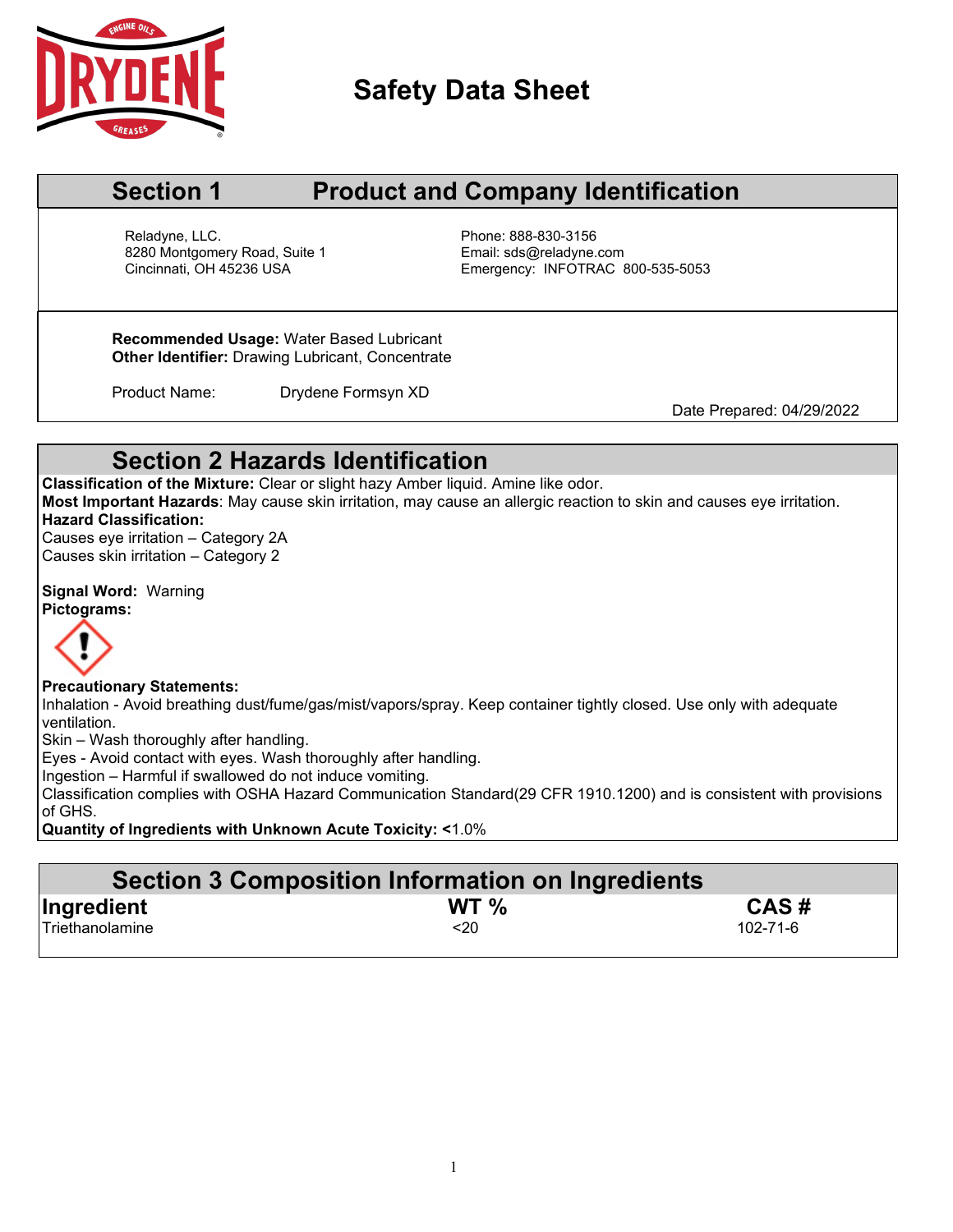# **Section 4 First Aid Measures**

**Eyes:** Flush eyes with running water for at least 15 minutes. If redness, burning, blurred vision or irritation persists, transport to nearest medical facility for additional treatment.

**Skin:** Flush skin with water, wash with soap and water. If irritation occurs, get medical attention. Remove contaminated clothing. Do not reuse clothing until cleaned. If material is injected under the skin, transport to the nearest medical facility for additional treatment. If redness, swelling, pain and/or blisters occur, transport to the nearest medical facility for additional treatment.

**Ingestion:** Do NOT induce vomiting and obtain medical attention. Have victim rinse mouth out with water. If vomiting occurs spontaneously, keep head below hips to prevent aspiration.

**Inhalation:** Remove victim to fresh air and keep at rest in a position comfortable for breathing. If the victim has difficulty breathing or tightness of the chest, is dizzy, vomiting or unresponsive, give oxygen with rescue breathing or CPR as required and transport to the nearest medical facility.

# **Section 5 Fire Fighting Measures**

### **Flammable Properties:**

Flash point: none (ASTM D56) Flammable limits in air: N/A Auto ignition temperature: N/A **Extinguishing media:** CO<sub>2</sub>, dry chemical, foam

**Special firefighting measure:**

The material as received will not support combustion, however its residues may; therefore, procedures for an oil fire should be followed. Use self-contained breathing apparatus. Use foam or dry chemical to extinguish fire. Water may be used only to keep surrounding containers cool. Firefighters should wear proper protective equipment and self-contained breathing apparatus with full face piece operated in positive pressure mode.

# **Section 6 Accidental Release Measures**

- **Eliminate ignition sources and ventilate area. Advise EPA/state agency if required.**
- Absorb spillage with inert absorbent material. **for clean-up.**
	- **Contain spill and keep from entering waterways or sewers. Treat contaminated absorbent same as**

**spilled product.**

# **Section 7 Handling and Storage**

**Handling and Storage Precautions:** Avoid heat, open flames, including pilot lights, and strong oxidizing agents. Use explosion-proof ventilation to prevent vapor accumulation. Ground all handling equipment to prevent sparking. Avoid contact with eyes, skin and clothing. Wash thoroughly after handling. Do not eat, drink or smoke when using this product. Have appropriate fire extinguishers and spill clean-up equipment in or near storage area.

**Work/Hygienic Practices:** Wash with soap and water before eating, drinking, smoking, applying cosmetics, or using toilet. Launder contaminated clothing before reuse. Properly dispose of contaminated leather articles such as shoes or belts that cannot be decontaminated. Contaminated leather articles including shoes cannot be decontaminated and should be destroyed to prevent reuse.

# **Section 8 Personal Protection/ Exposure Controls**

**Engineering Controls:** Use adequate ventilation to keep vapors and mists of this material below applicable standards. **Respiratory Protection:** If engineering controls do not maintain airborne concentrations to a level which is adequate to protect worker health, an approved respirator must be worn. Respirator selection, use and maintenance should be in accordance with the requirements of the OSHA Respiratory Protection Standard, 29 CFR 1910.134.

**Skin Protection:** Use protective clothing that is chemically resistant to this product. Acceptable materials for gloves and aprons are: neoprene, nitrile rubber or viton.

**Eye Protection:** Use safety glasses or goggles. Have suitable eye wash water available.

**Other/General Protection:** For mists and vapors: Air Purifying, organic vapor cartridge, NIOSH approved respirator. Use self-contained breathing apparatus for environments with unknown concentrations or emergency situations.

| <b>Chemical Name</b> | OSHA TWA $(mg/m3)$ | ACGH TWA (mq/m <sup>3</sup> ) |
|----------------------|--------------------|-------------------------------|
| Triethanolamine      |                    |                               |

 $\mathfrak{D}$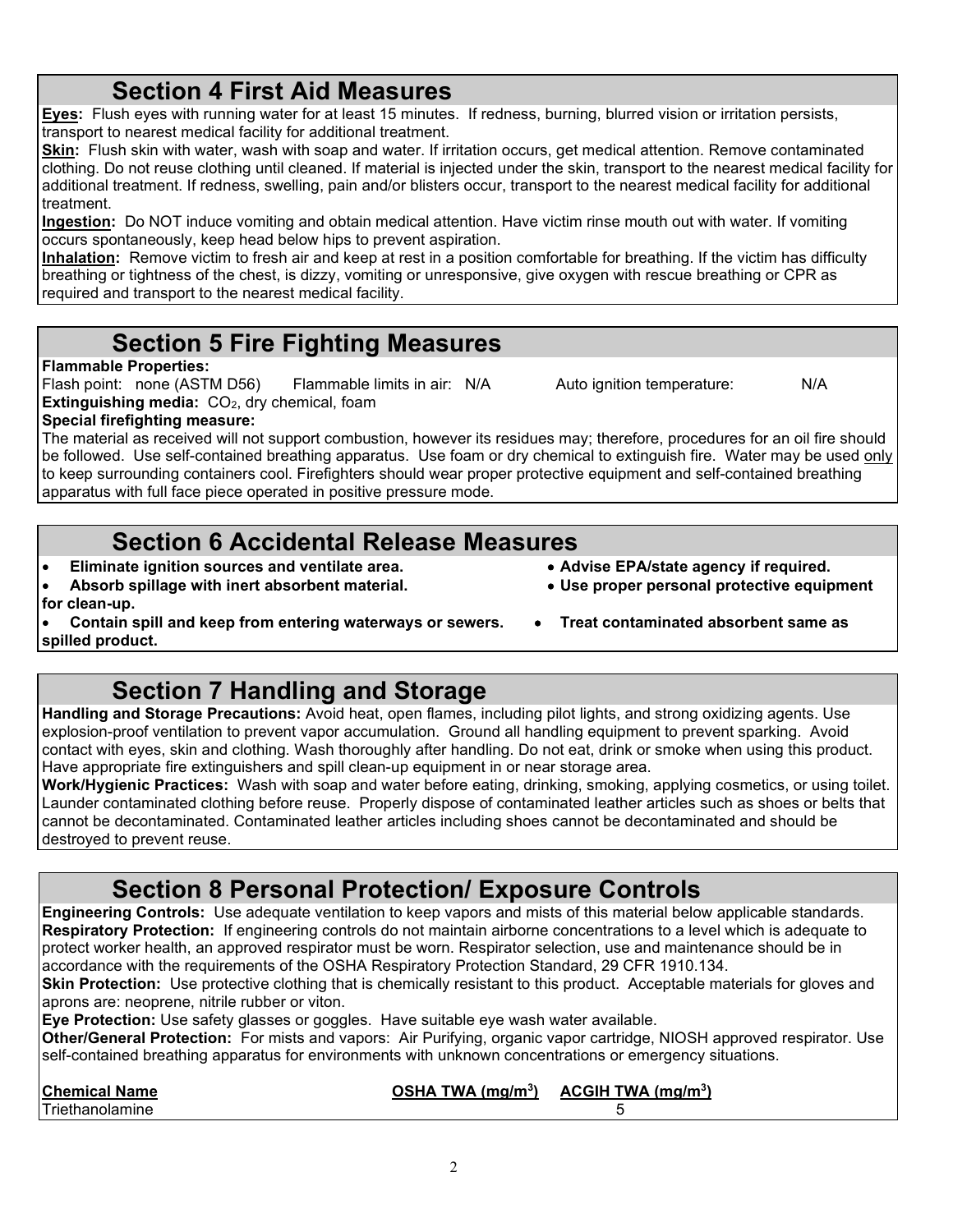| <b>Section 9 Physical and Chemical Properties</b> |                |                             |              |                             |                               |  |  |
|---------------------------------------------------|----------------|-----------------------------|--------------|-----------------------------|-------------------------------|--|--|
| Color:<br>Complete                                | Amber          | <b>Vapor Pressure:</b>      | N/A          | <b>Solubility in Water:</b> |                               |  |  |
| Appearance: Clear Liquid                          |                | % Volatile by Volume: N/A   |              | <b>Evaporation Rate</b>     |                               |  |  |
| Odor:                                             | Characteristic | Vapor Density (air = 1):    | N/A          |                             | (Butyl Acetate = 1): $\leq 1$ |  |  |
| Boiling Point: >212° F                            |                | <b>Reactivity in Water:</b> | Non-reactive | <b>Specific Gravity:</b>    | 1.061                         |  |  |
| pH@ 10%:                                          | 9.05           | Viscosity @ 40C:            | N/A          |                             |                               |  |  |

**Section 10 Stability and Reactivity**<br>Stable Conditions to avoid: Sources of ignition. Incompatibility: Strong oxidizing or reducing agents. **Stability: Stable <b>Conditions to avoid:** Sources of ignition. **Decomposition Products:** Oxides of Carbon, Hydrogen, Phosphorus and Nitrogen and Hydrogen Chloride. **Hazardous Polymerization:** Will not occur.

# **Section 11 Toxicological Information**

**Likely Routes of Exposure:** Inhalation, skin, eyes and ingestion.

**Potential Health Effects:**

**Eye Effects:** This mixture can cause irritation, redness to the eyes.

**Skin Effects:** Prolonged and/or repeated skin contact may cause irritation/dermatitis.

**Oral Effects:** Harmful if swallowed. May cause burns to mouth and esophagus. Gastrointestinal tract irritation, nausea and vomiting.

**Inhalation Effects:** Harmful if inhaled. May cause respiratory tract irritation.

**Chronic Health Effects:** Primary target organs following repeated exposure are eyes, skin, lungs, liver and kidneys. **Mutagenicity:** Negative

**Carcinogenicity:** This mixture does not contain any component that is listed as a carcinogenic or a potential carcinogen by the National Toxicology Program, by the I.A.R.C. monographs or by OSHA.

**Teratogenicity:** Negative.

**Sensitization:** Potential Skin Sensitizer Category 1B. Sodium 2-mercaptobenzothiazole may cause allergic skin reaction. **Toxicological Data: N/D**

# **Section 12 Ecological Information**

Not classified due to inadequate data available on this mixture. Recommend avoidance of release to the environment.

### **Section 13 Disposal Considerations**

Avoid release to the environment. Dispose in a safe manner in accordance with national, state and local regulations. Not a RCRA hazardous waste if uncontaminated. If "used" RCRA criteria must be determined. Dispose of container by recycling or if permitted incineration.

# **Section 14 Transportation Information**

**Proper Shipping Name:** Detergents and soaps, N.O.S. **Shipping Class:** 55 **Dot Identification Number:** N/A **Dot Shipping Label:** Not regulated by DOT. **TDG Classification:** Not controlled under TDG (Canada).